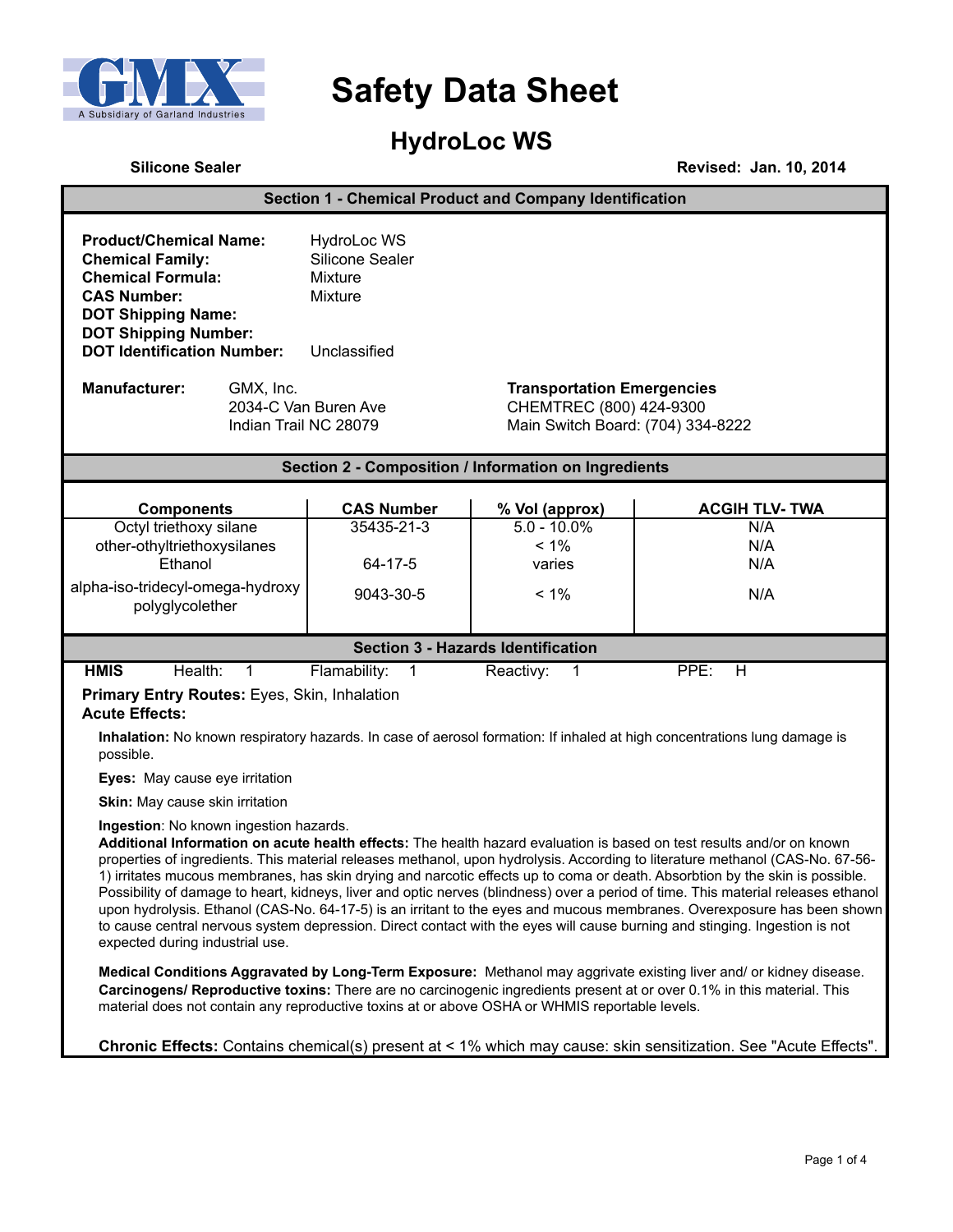# **Section 4- First Aid Measures**

**Inhalation:** Remove victim to fresh air and provide oxygen if breathing is difficult. Give artificial respiration if not breathing. Get medical attention.

**Eyes:** Immediately flush with plenty of water for at least 15 minutes while holding eyelids open, then get prompt medical attention.

**Skin:** For skin contact, immediately wipe away excess material. Use a waterless hand cleaner to remove as much of the remaining material as possible. Wash with soap and water and get prompt medical attention.

**Ingestion:** If material is swallowed, do not induce vomiting. Drink a large volume of water and get immediate medical attention.

# **Section 5- Fire Fighting Measures**

Boiling Point/ range: 100° C (212° F)

**Flash Point:**  $>100^{\circ}$ C (212 $^{\circ}$  F)

**Autoignition Temperature:** 395° C (743°F)

**Flammable Limits (% by volume in air): Lower:** NA **Upper:** NA

**Extinguishing Media:** Carbon Dioxide, dry sand, dry chemical or foam type extinguishing media. Water may be used to cool tanks and structures adjacent to the fire.

**Special exposure hazards arising from the substance or preparation itself, combustion products, resulting gases:** Hazardous combustion products: carbon monoxide, carbon dioxide, silicon dioxide, formaldehyde, incompletely burnt hydrocarbons.

**Special Fire Fighting Procedures:** Fire fighters should wear full protective clothing including as self-contained breathing apparatus. Cool endangered containers with water.

**Unusual Fire and Explosion Hazards:** Combustable liquid and vapor. Hydrolyzes on contact with moisture releasing ignitable vapors.

**NFPA Hazard Class (comb./flam. Liquid):** IIIA

**Section 6- Accidental Release Measures**

**Precautions:** Wear personal protection equipment (see section 8). Avoid contact with eyes and skin. Do not inhale gases/ vapors/ aerosols. If material is released indicate risk of slipping. **HAZWOPER PPE Level:** D

**Containment:** Prevent material from entering sewers or surface waters. Contain any fluid that runs out using suitable material (e.g. earth). Retain contaminated water/ extinguishing water. Spills of material which could reach surface waters must be reported to the United States Coast Guard National Response Center's toll free phone number (800)424-8802.

**Large Spills:** Stop spill at source, if possible. Dike far aheadof liquid spill for later disposal. Do not allow material to escape into sewer, ground water, drainage ditches, or surface waters.

**Methods for Cleaning up:** Take up mechanically and dispose of according to local/state federal regulations. Absorb with a liquid binding material such as diatomaceous earth and dispose of according to local/ state/ federal regulations. Contain larger amounts and pump up into suitable containers. Clean any slippery coating that remains using a detergent/ soap solution or another biodegradable cleaner.

#### **Section 7- Exposure Controls/ Personal Protection**

**Respiratory Protection:** Respiratory protection is not normally required. If spraying or other operations which generate an aerosol mist are conducted, respiratory protection for exposed personnel is recommended. A NIOSH approved air purifying respirator equipped with universal multi-contaminant, multi- gas/ vapor cartridges and at least p-99 solid/aerosol particulate filters is recommended if overexposure to dusts, mists, or vapors could occur.

**Ventilation:** Use with adequate ventilation.

**Skin Protection:** Avoid skin contact with material by wearing impervious gloves and protective clothing.

**Eye Protection:** Safety glasses with side shields should be worn as minimum protection. Wear chemical safety goggles to prevent eye contact with materials.

**Hygiene:** It is recommended that workers wash their hands before eating, drinking, smoking, and using toilet facilities. Laundering clothes between uses is recommended. Clean skin with soap and water, or an oil-dissolving skin cleaner. Do not use solvents or thinners to remove material from the skin.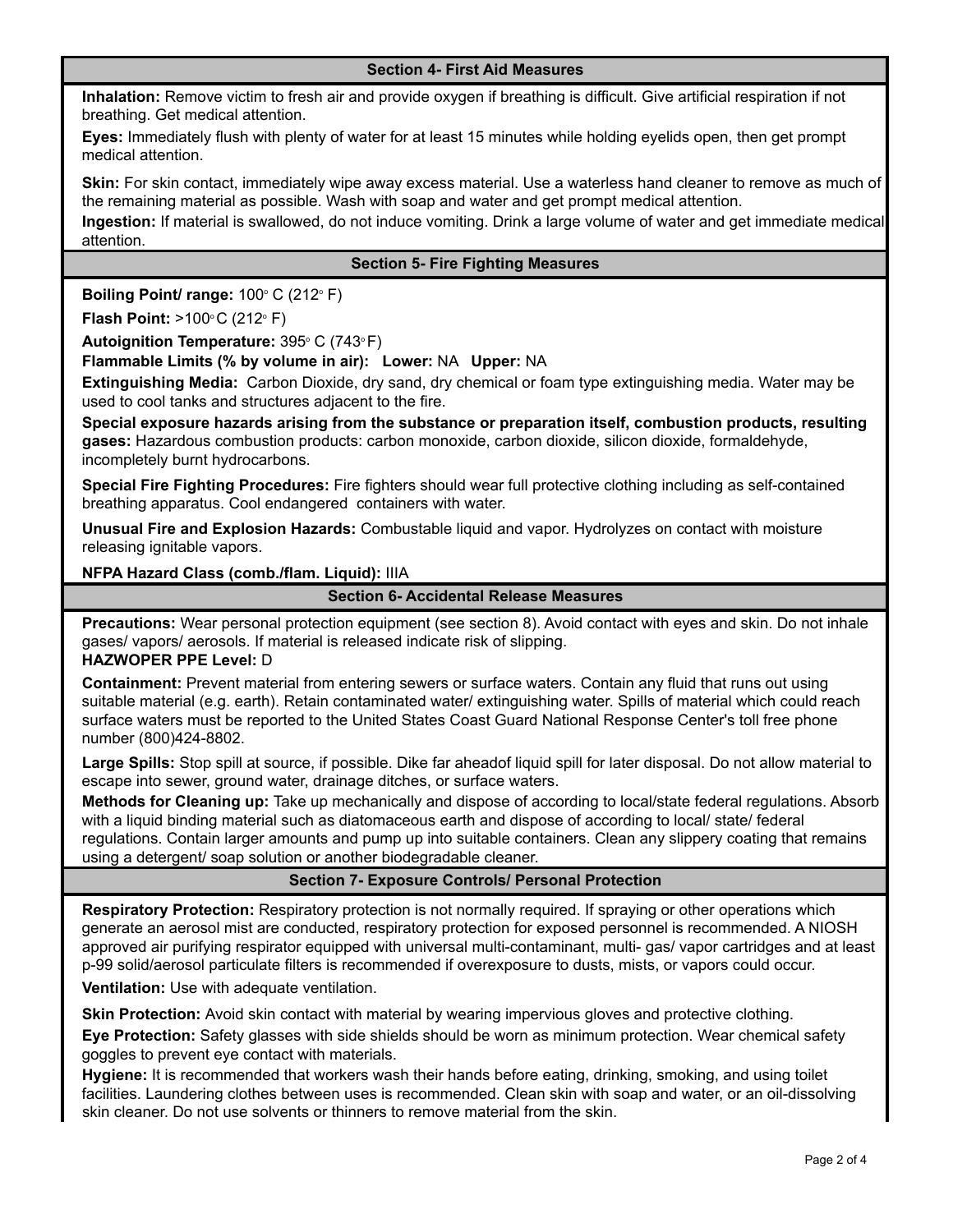**Other Control Measures:** Make emergency eyewash stations, safety/quick-drench showers, and washing facilities readily available in work area. Additional skin protection, such as SARANEX coated Tyvek apron, over-sleeves, lab coat, coveralls, or protective suit should be worn if splashing could occur.

# **Section 8- Storage and Handling Precautions**

**Handling Precautions:** Follow protective controls set forth in Section 7of this MSDS when handling this product. Ensure adequate ventilation. Spilled substance increases risk of slipping. Observe the general rules for fire prevention. Product can separate ethanol and methanol.

**Storage Requirements:** Protect against frost and do not allow material to freeze. Keep container tightly closed. Protect against sun. The maximum temperature allowed during storage and transportation is 30° C (100° F)

| <b>Section 9- Physical and Chemical Properties</b>                                                                                                                                                                                    |                                                                    |                                                  |  |  |  |  |
|---------------------------------------------------------------------------------------------------------------------------------------------------------------------------------------------------------------------------------------|--------------------------------------------------------------------|--------------------------------------------------|--|--|--|--|
| <b>Physical State:</b>                                                                                                                                                                                                                | Liquid                                                             |                                                  |  |  |  |  |
| <b>Appearance and Odor:</b>                                                                                                                                                                                                           | White liquid with a mild odor.                                     |                                                  |  |  |  |  |
| <b>Boiling Point:</b>                                                                                                                                                                                                                 | $212^{\circ}$ F                                                    |                                                  |  |  |  |  |
| <b>Vapor Pressure:</b>                                                                                                                                                                                                                | 23 hPa at 68° F                                                    |                                                  |  |  |  |  |
| <b>Vapor Density (Air=1):</b>                                                                                                                                                                                                         | 0.95 g/cm3 at 68° F                                                |                                                  |  |  |  |  |
| pH:                                                                                                                                                                                                                                   | approx. 8                                                          |                                                  |  |  |  |  |
| <b>Water Solubility:</b>                                                                                                                                                                                                              | completely miscible<br><b>Section 10- Stability and Reactivity</b> |                                                  |  |  |  |  |
|                                                                                                                                                                                                                                       |                                                                    |                                                  |  |  |  |  |
| Stability: Stable at room temperature in closed containers under normal storage and handling conditions.                                                                                                                              |                                                                    |                                                  |  |  |  |  |
| Hazardous Decomposition Products: Ethanol, Methanol                                                                                                                                                                                   |                                                                    |                                                  |  |  |  |  |
| <b>Materials and Conditions to Avoid: None known</b>                                                                                                                                                                                  |                                                                    |                                                  |  |  |  |  |
| <b>Section 11- Toxicological Information</b>                                                                                                                                                                                          |                                                                    |                                                  |  |  |  |  |
| General Information: Toxicological testing has not been conducted with this material.<br><b>Toxicological data:</b>                                                                                                                   |                                                                    |                                                  |  |  |  |  |
| Additional Information/ remarks: Oral toxicity : Ingestion of methanol or methanol releasing compounds may result                                                                                                                     |                                                                    |                                                  |  |  |  |  |
| Chronic Effects: Prolonged and repeated skin contact may cause dermatitis, photosensitization, and melanosis.                                                                                                                         |                                                                    |                                                  |  |  |  |  |
| Evidence from animal studies suggest that asphalt left on the skin for long periods of time may result in local<br>carcinomas, but there have been no reports of such effects on humans skin that can be attributed to asphalt alone. |                                                                    |                                                  |  |  |  |  |
|                                                                                                                                                                                                                                       |                                                                    |                                                  |  |  |  |  |
| <b>Section 12- Ecological Information</b>                                                                                                                                                                                             |                                                                    |                                                  |  |  |  |  |
| Ecotoxicity: Classification based on ingredients: Harmful to aquatic organisms. May have long-term damaging                                                                                                                           |                                                                    |                                                  |  |  |  |  |
| effects in in-shore waters.                                                                                                                                                                                                           |                                                                    |                                                  |  |  |  |  |
| Biodegradation/ further information: The products of hydrolysis are readily biodegradable.                                                                                                                                            |                                                                    |                                                  |  |  |  |  |
| Environmental Transport: No data.                                                                                                                                                                                                     |                                                                    |                                                  |  |  |  |  |
| Soil Absorption/Mobility: No data                                                                                                                                                                                                     |                                                                    |                                                  |  |  |  |  |
|                                                                                                                                                                                                                                       | <b>Section 13- Disposal Considerations</b>                         |                                                  |  |  |  |  |
| Disposal: Contact the RCRA/Superfund Hotline at (800) 424-9346 or your regional US EPA office for guidance                                                                                                                            |                                                                    |                                                  |  |  |  |  |
| concerning case specific disposal issues. Follow applicable Federal, state, and local regulations.                                                                                                                                    |                                                                    |                                                  |  |  |  |  |
| Product Disposal Recommendation: Dispose of according to regulations by incineration in a special waste                                                                                                                               |                                                                    |                                                  |  |  |  |  |
| incinerator. Small quantities may be disposed of by incineration in an approved facility. Observe local/ state/ federal<br>regulations.                                                                                               |                                                                    |                                                  |  |  |  |  |
|                                                                                                                                                                                                                                       |                                                                    |                                                  |  |  |  |  |
| Packaging disposal Recommendations: Completely discharge containers (no tear drops, no powder rest, scraped<br>carefully). Containers may be recycled or re-used. Observe local/ state/ federal regulations.                          |                                                                    |                                                  |  |  |  |  |
| <b>Section 14- Transport Information</b>                                                                                                                                                                                              |                                                                    |                                                  |  |  |  |  |
|                                                                                                                                                                                                                                       | DOT Transportation Data (49 CFR 172.01):                           |                                                  |  |  |  |  |
| <b>Shipping Name: HydroLoc WS</b>                                                                                                                                                                                                     | <b>Packaging Authorizations</b>                                    | <b>Quantity Limitations:</b>                     |  |  |  |  |
| <b>Shipping Symbols: NA</b>                                                                                                                                                                                                           | a) Exceptions: NA                                                  | a) Passenger, Aircraft, or                       |  |  |  |  |
| <b>Hazard Class: NA</b>                                                                                                                                                                                                               | b) Non-bulk Packaging: NA                                          | Railcar: NA                                      |  |  |  |  |
| ID No.: NA                                                                                                                                                                                                                            | c) Bulk Packaging: NA                                              | b) Cargo Aircraft Only: NA                       |  |  |  |  |
| <b>Packing Group: NA</b>                                                                                                                                                                                                              |                                                                    |                                                  |  |  |  |  |
| Label: NA                                                                                                                                                                                                                             |                                                                    | <b>Vessel Stowage Requirement</b><br>Page 3 of 4 |  |  |  |  |